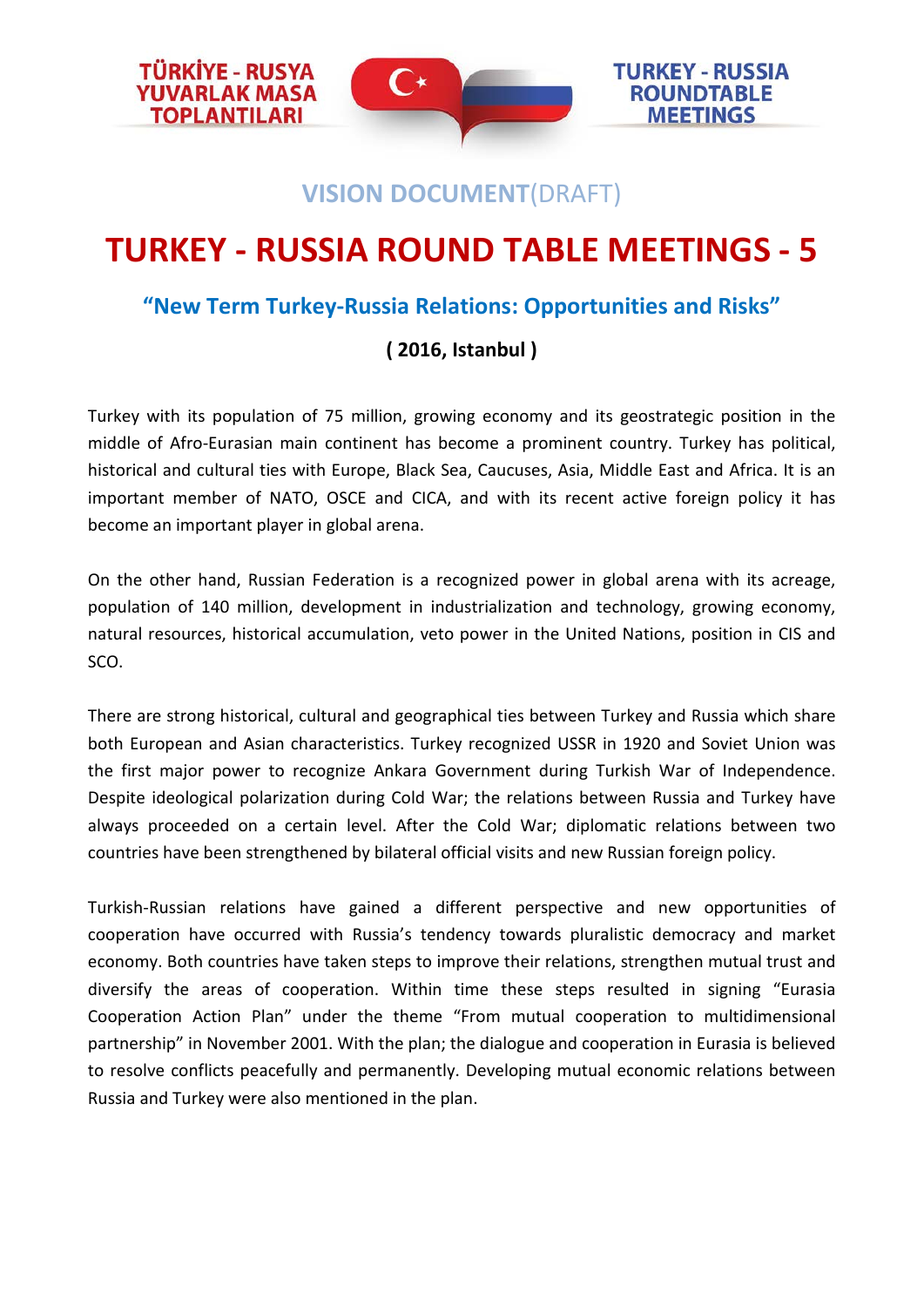

**TÜRKİYE - RUSYA** 

**TOPLANTILARI** 

#### **TURKEY - RUSSIA ROUNDTABLE MEETINGS**

Main frame of the economic relations between Turkey and Russia have been determined by signing "Trade and Navigation Agreement on 8th of November 1937. After the collapse of the USSR, legal ground on economic relations between Russia and Turkey have been determined by signing "Trade and Economic Cooperation Agreement" on 25th of February 1991. Trade volume between two countries had reached to 38 billion dollars in 2008. However; due to global crisis and certain problems between two countries, the trade volume decreased to 27 billion dollars in 2010.

Turkey exports food products (25%), textile products (20%), chemicals (9.6%) and automobile industry products ( 7%) to Russia and imports oil(37.6%), natural gas (32.4%), iron-steel (8%), coal (5.8%) from Russia. Despite global crisis 2.7 million tourists from Russia visited Turkey in 2009. In 2010, the number of tourists from Russia had reached to 3.1 million.

The biggest problem in trade between Russia and Turkey is that; this relation has begun to shape in favor of Russia. In long term; this situation may cause political and economical problems with regards to sustainment of relations. Turkey's growing need for energy and high energy prices are some of the reasons behind this unbalanced trade relation. Russia's specific rules on foreign trade are also deepening this problem.

Turkey and Russia; in the areas of geopolitics and security in Eastern Europe, Central Asia and Middle east have common interests. Considering energy security and growing terrorism; maintaining peace and security in these regions are vital for both countries.

Both Turkey and Russia as growing economies have to take each other in to account. For Russia, Turkey is a good economic partner in Balkans, Middle East and Central Asia. Turkey sees Russia as a partner in the areas of politics, economy and security. In order to develop its relations with Asian countries; Turkey gives special importance to its cooperation with Russia. In this regard, Turkey gives great importance to CIS, CICA and SCO. By becoming a member to these organizations Turkey aims to develop mutual relations with Russia in many fields including international trade and security cooperation.

Turkey has been trying to gain the support of Russia (as a permanent member of UN Security Council) in many international disputes including the issue of Cyprus. In the following term; in parallel with Turkey's growing influence in international platforms; as members of UN, CICA, CIS and SCO, both countries will find to develop their cooperation in the fields of politics, economy, culture and security.